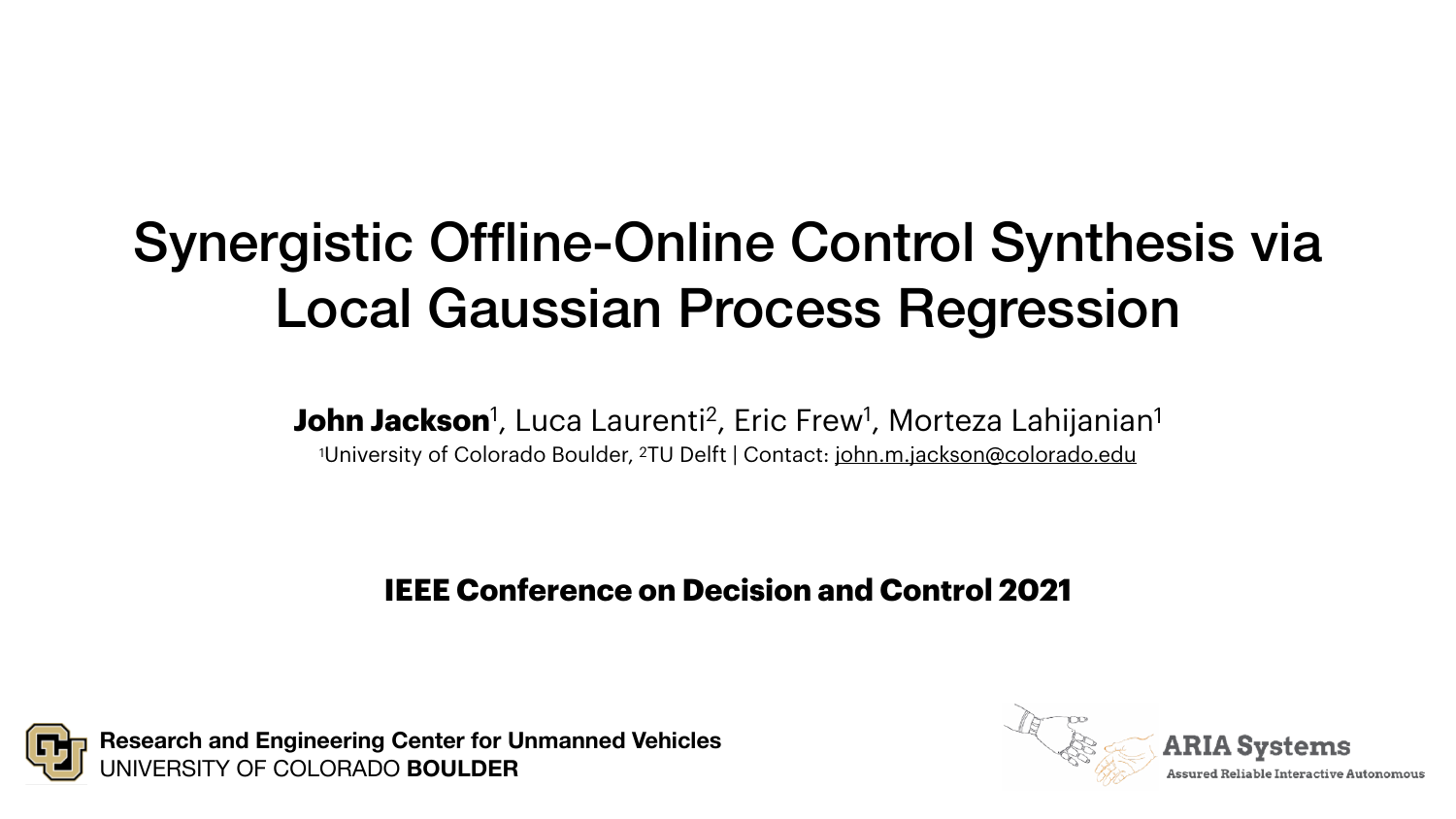## Safety Critical Autonomous Systems

**Respect flight and payload restrictions. Avoid other vehicles!** 



**1. Pick Up**

**2. Safely Travel**

**3. Deliver**

How to use offline and online observations of  $g$  to synthesize a strategy  $\pi$  that maximizes the chance of satisfying  $\phi$ ?

 $x_{k+1} = f(x_k, a_k) + g(x_k, a_k) + w_k$ Known Unknown!

**Mission**  $\phi =$  Pick up the package and safely deliver it, avoid other vehicles and respect restrictions

Sub-Gaussian Noise

Want to find strategy  $\pi$  (maps from the vehicle path to actions) that has **guarantees** on satisfying *ϕ*

• Linear Temporal Logic over finite traces (LTLf)

**Given:** a dataset generated by the system and the ability to collect more data.

### **Unmodelled Dynamics**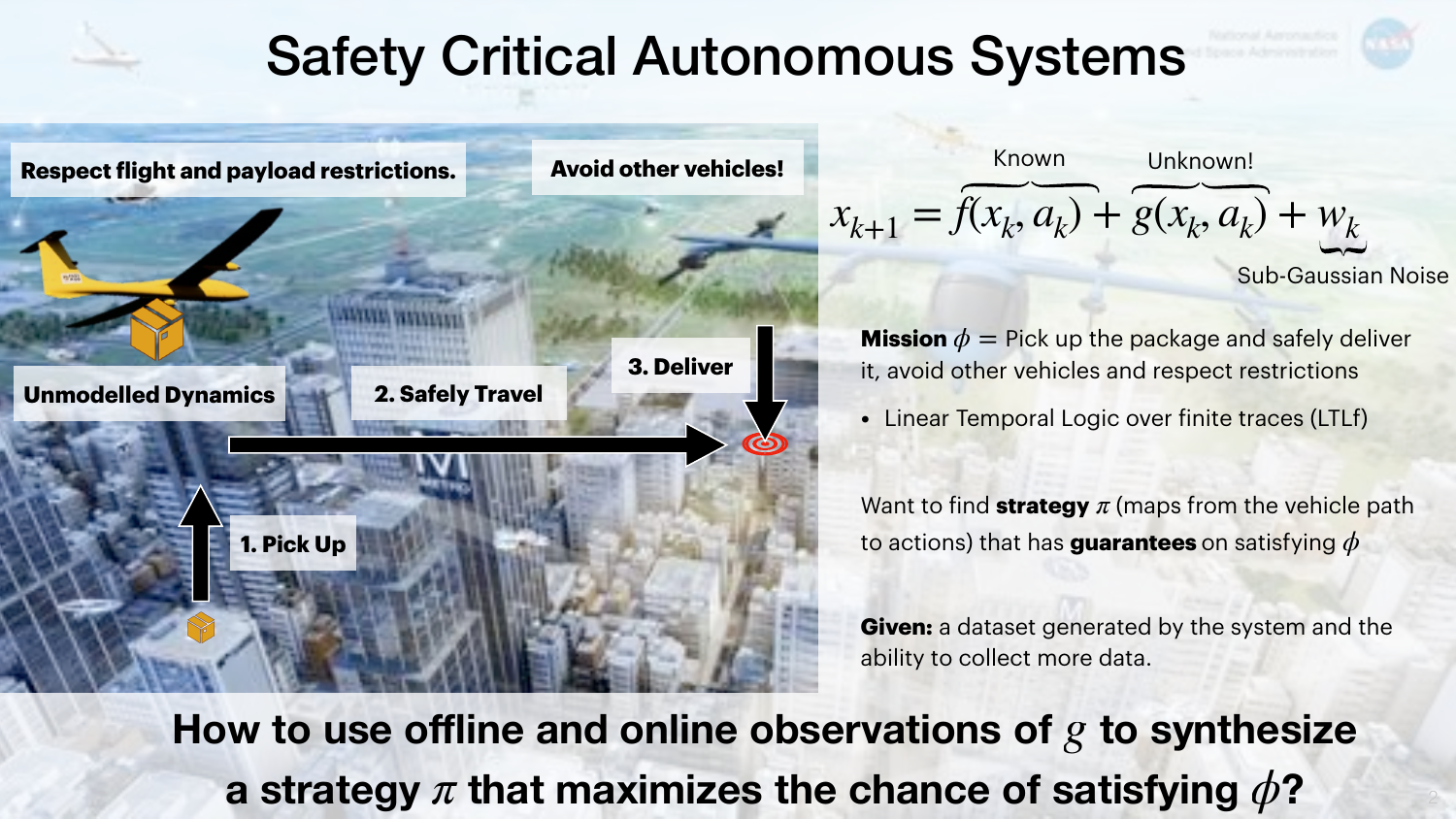

## Current Framework Outline





### **Formal Control Synthesis + Machine Learning Regression**

**Jackson, John, et al. "Strategy synthesis for partially-known switched stochastic systems." Proceedings of the 24th International Conference on Hybrid Systems: Computation and Control. 2021.**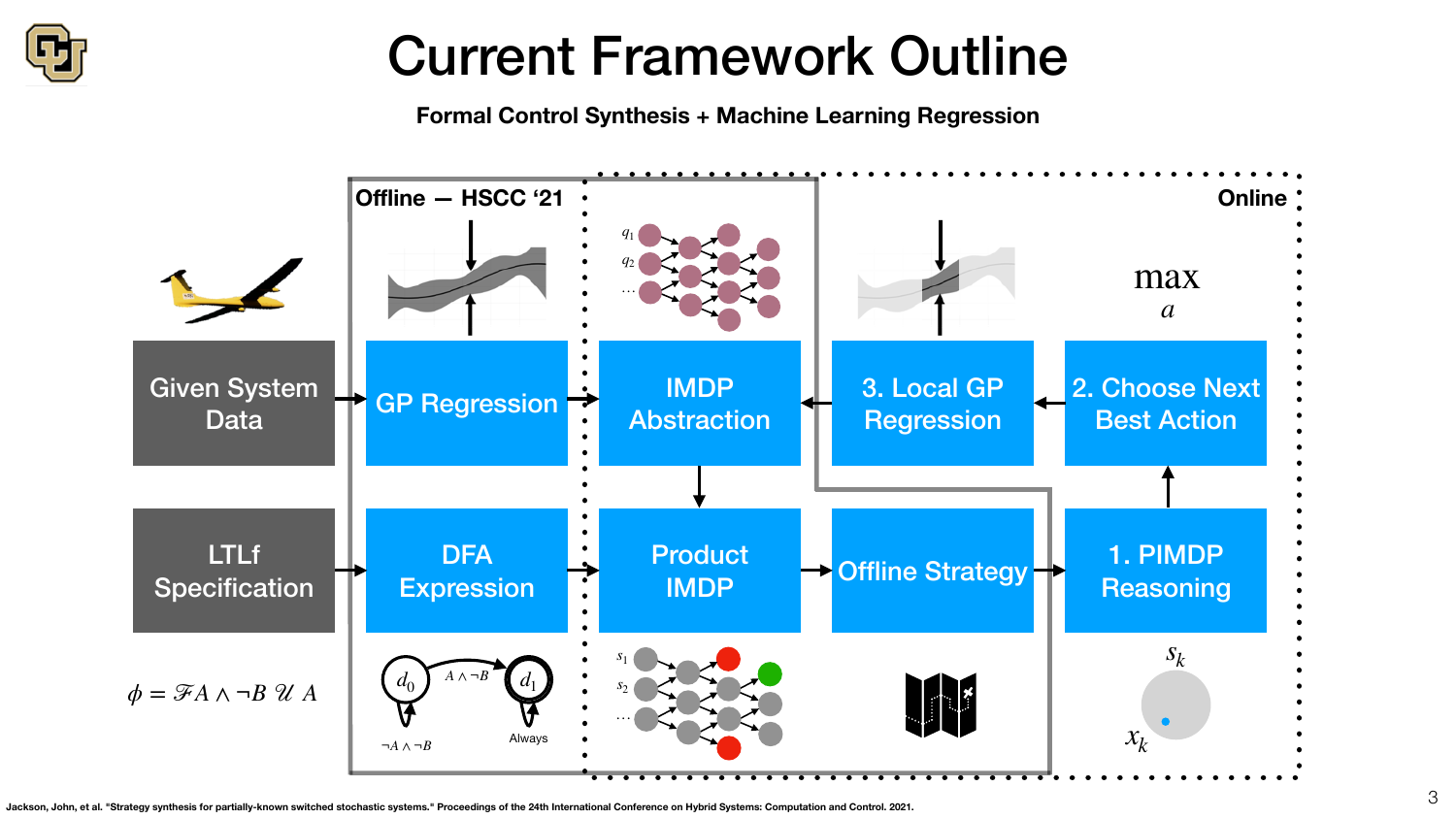

# Offline Components

4



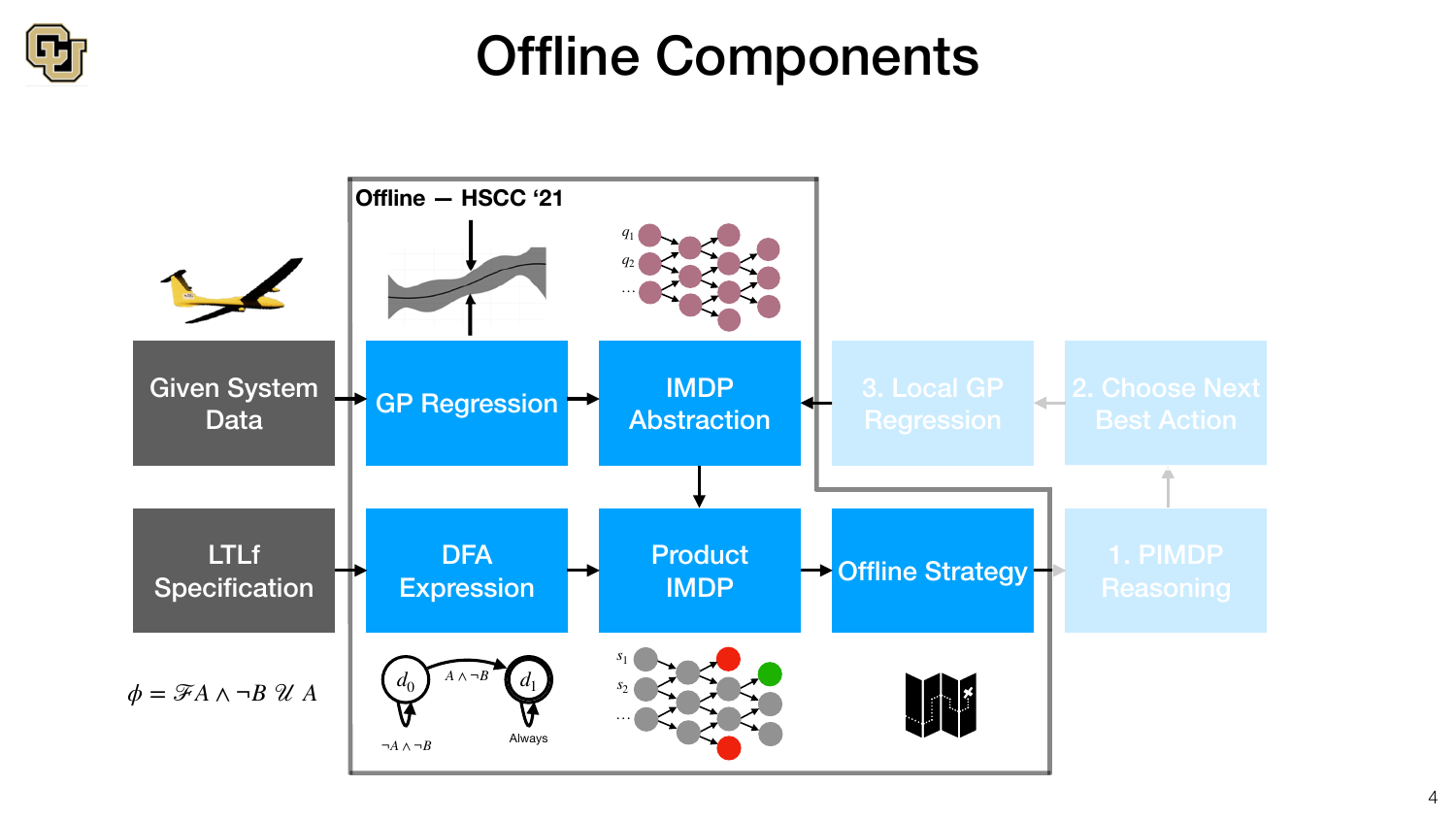

## GP Regression and Abstraction



### **Gaussian Process (GP) Regression**



## **Product IMDP**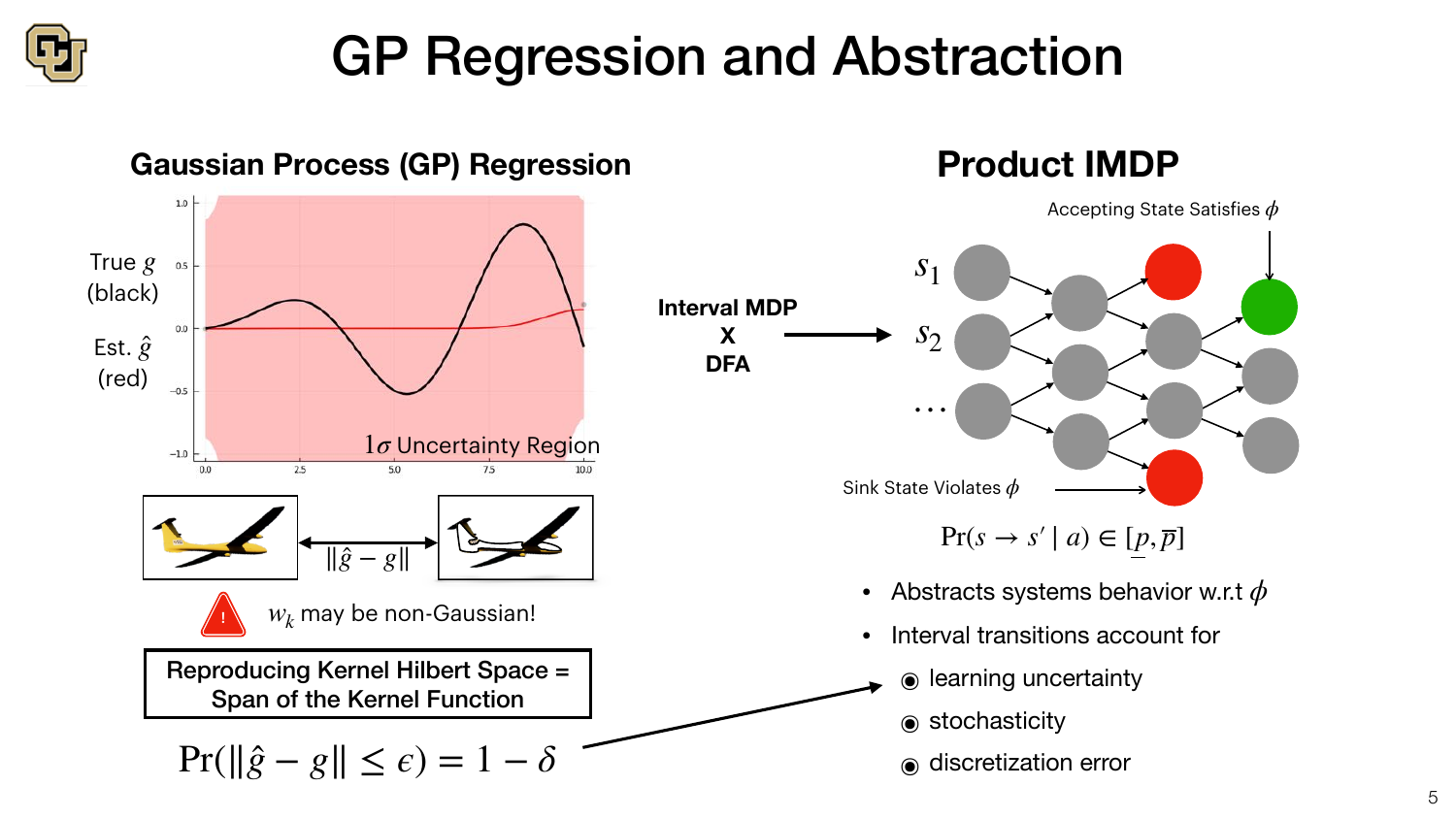

# PIMDP Abstraction and Synthesis

• Offline strategy  $\pi : S \to A$  chooses actions to maximize **lower bound (LB) value function:**





$$
\check{p}(s) = \max_{a} \min_{\gamma} \sum_{s' \in S} \gamma_s^a(s') \check{p}(s')
$$

(a.k.a. minimum probability of satisfying *ϕ* from *s*)

- Strategy synthesis is a 2.5 player game:
	- $\odot$  **Adversary**  $\gamma$  **that drives us to sink states**

 $\odot$  Actions (us)  $a$  that drives us to accepting states

**How can we refine the offline strategy using online data to increase the chance of satisfying** *ϕ***, i.e. completing the mission?**



When uncertainty is high (e.g. low data), the LB can be 0.



- 
- 

**• Strategy and the guarantees map back to the system!**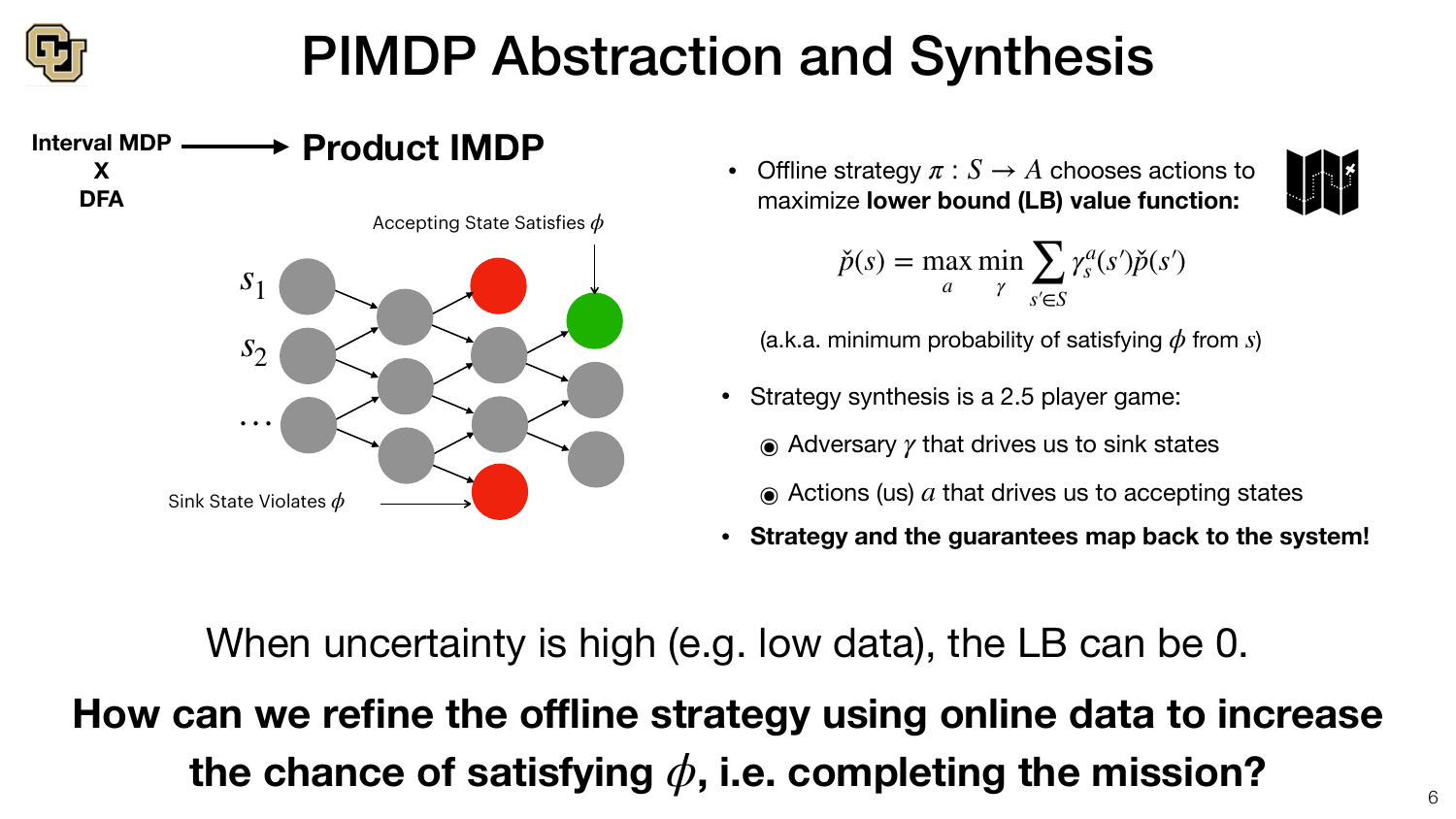## Online Extension





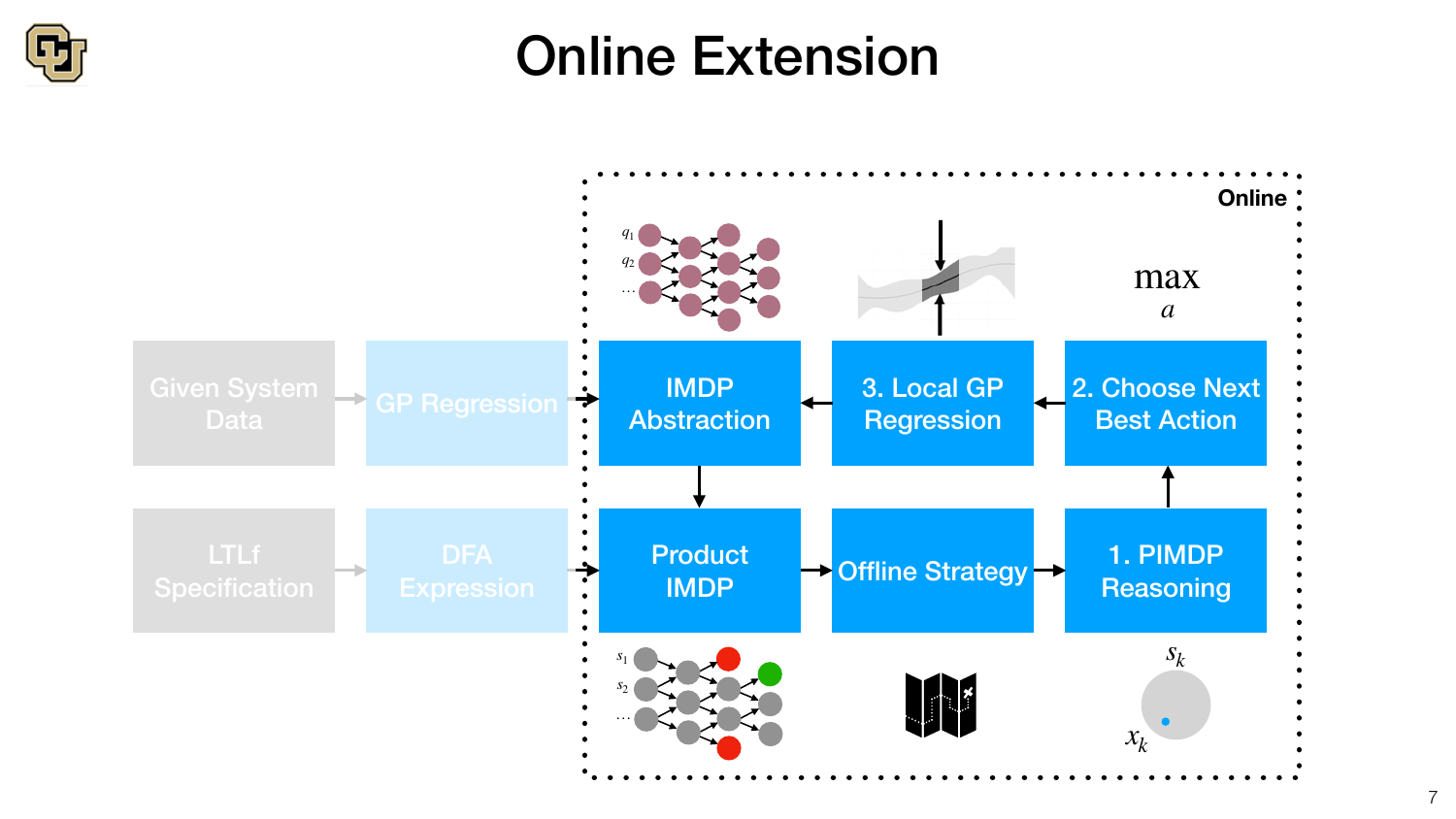# 1. PIMDP Reasoning

$$
\lim_{\gamma} \sum_{s' \in S} \gamma_{\tilde{s}_k}^a(s) \check{p}(s')
$$





**Calculate Lower Bound Value Function** 

## **Monotonic Increase in the lower bound value function!**

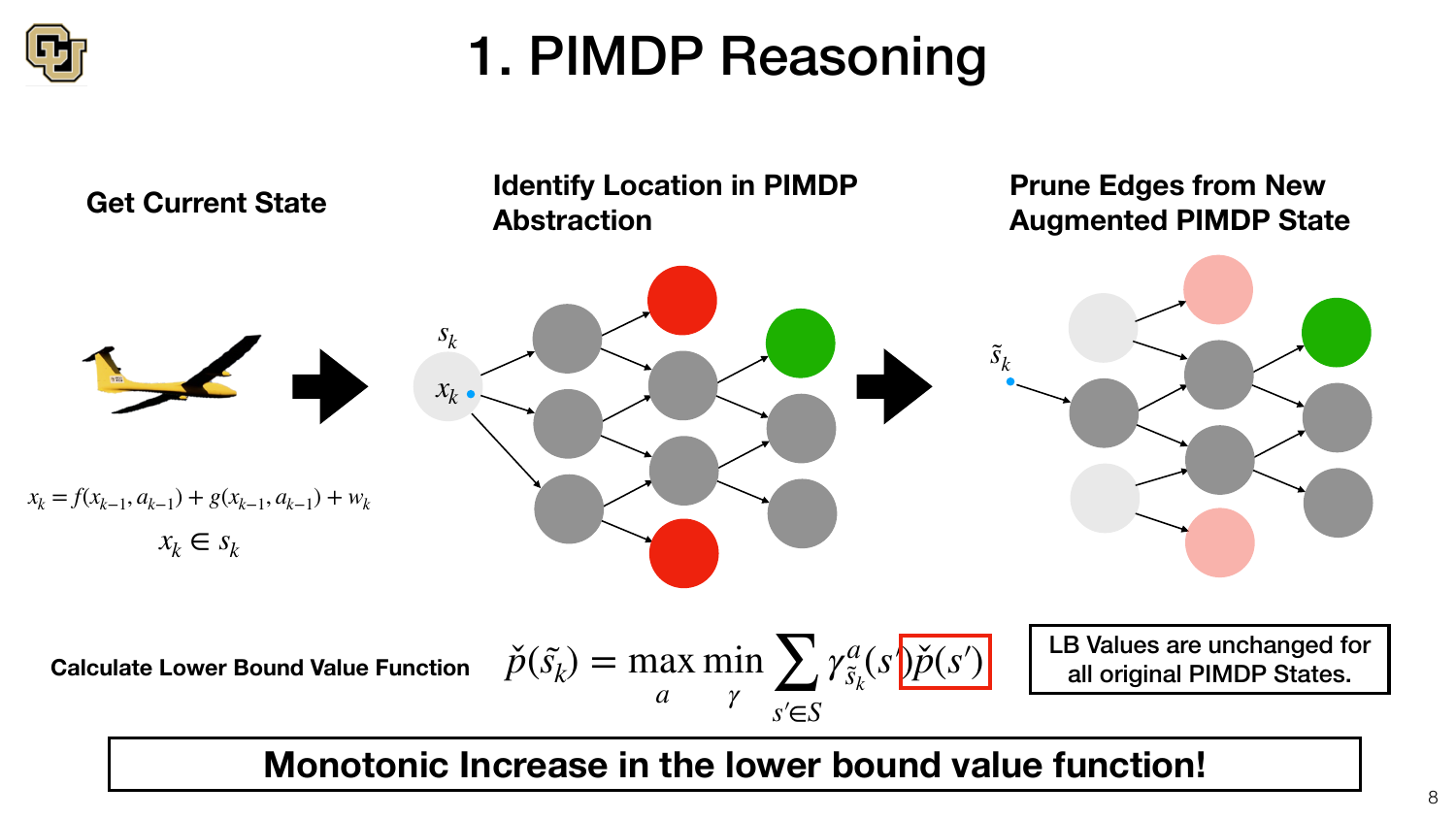

# 2. Choose Next Best Action

## **Maximize LB Value**

- If  $LBV \rightarrow 1$ , we are sure to satisfy *ϕ*
- Often get ties, e.g. LBV  $= 0$  for all actions
- Other metrics to break ties?

**Choose a to minimize expected # of edges to the accepting state.**

**Choose** *a* **to maximize:**

 $\check{p}(\tilde{s_k}) = \max$ *a* min  $\frac{1}{\gamma}$  ∠ ∠ ∠ ∠ ∠ ∠ *γ s*′∈*S γa*  $\tilde{s}_k$  $(s')\check{p}(s')$ 

## **+ Progress on PIMDP**

**Choose a to minimize the chance of reaching a sink state in the PIMDP.**

Can lead to preferring safety over making



**Calculate the # of edges to the accepting state.**

• Combine with sink metric



## **+ Avoid Sink States**



progress

**Determine the # of edges to the sink state over the next step. Calculate the LB probability of** 

**satisfying** *ϕ***.**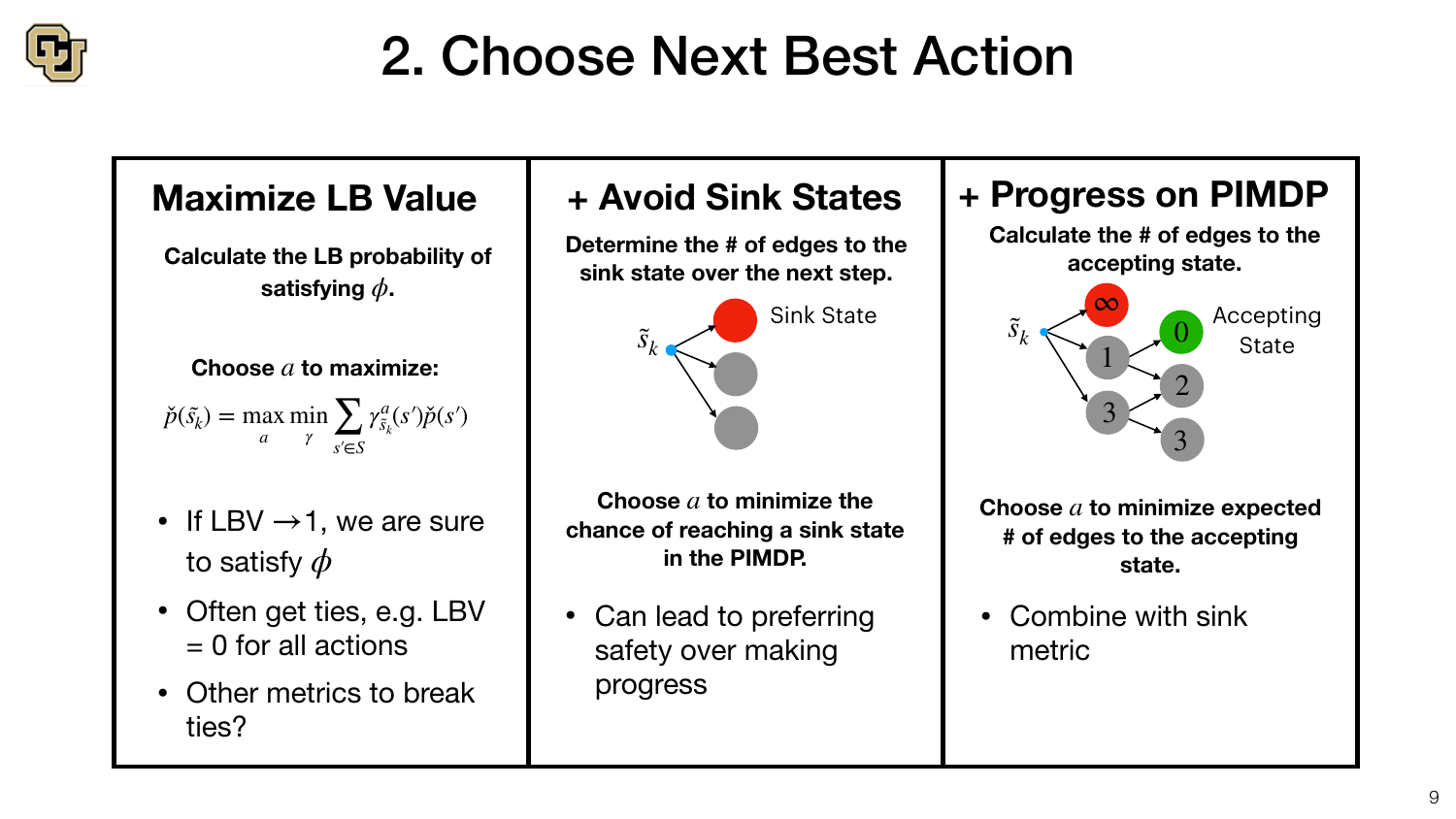10



# **Abstraction Update**

- **• update PIMDP states near the new data**
- **• intervals shrink and become more certain as more data is collected**





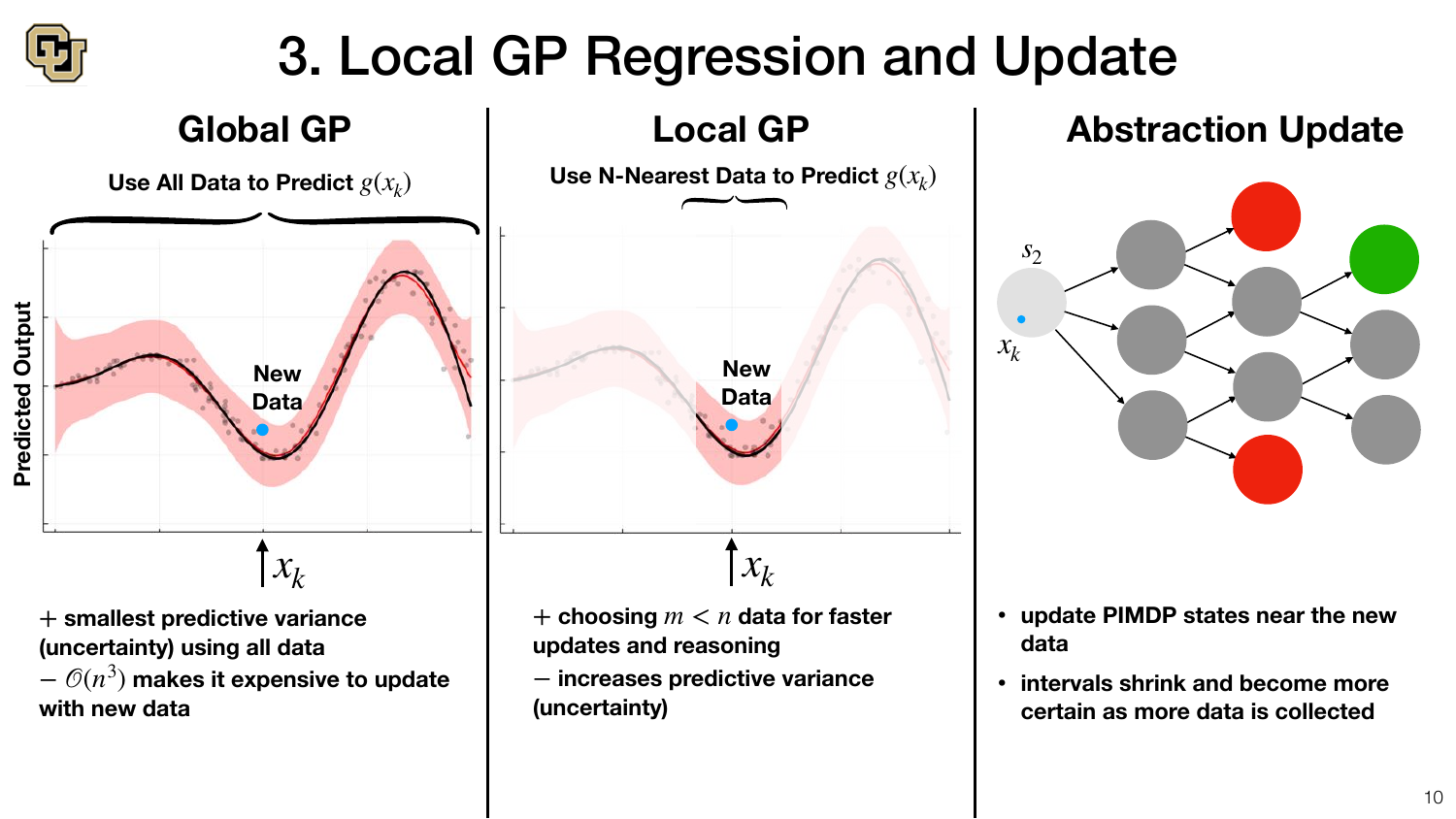## Online Extension

11



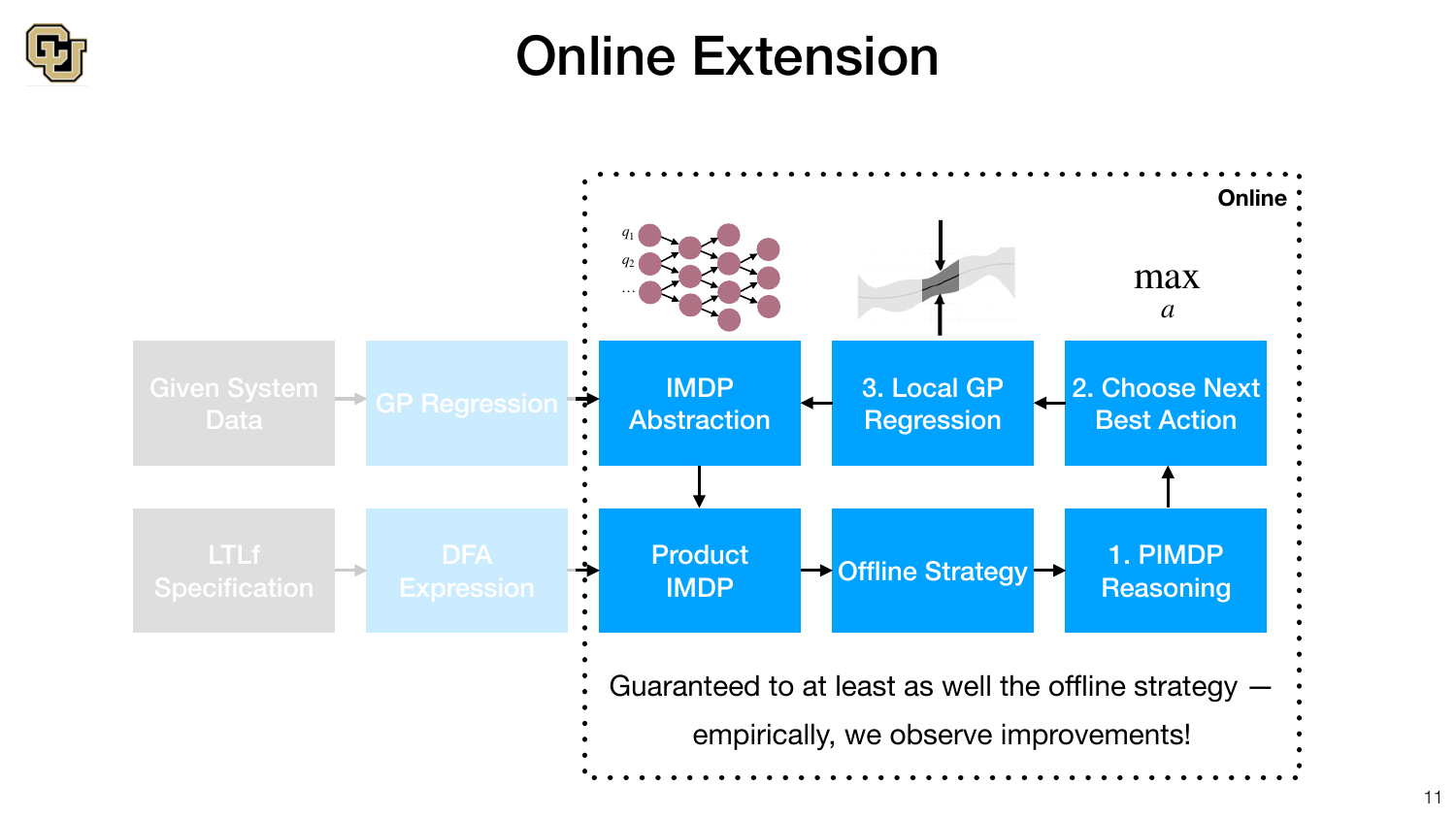

 $\phi = \mathscr{F} A \wedge \mathscr{F} B \wedge \mathscr{G} \neg O$  (LTLf formula)



# Example System

$$
x_{k+1} = x_k + w_k + \begin{cases} [0.25 + 0.05 \sin x_k^{(2)}, 0.1 \cos x_k^{(1)}]^T & \text{if } u_k = u_1 \\ [-0.25 + 0.05 \sin x_k^{(2)}, 0.1 \cos x_k^{(1)}]^T & \text{if } u_k = u_2 \\ [0.1 \cos x_k^{(2)}, 0.25 + 0.05 \sin x_k^{(1)}]^T & \text{if } u_k = u_3 \\ [0.1 \cos x_k^{(2)}, -0.25 + 0.05 \sin x_k^{(1)}]^T & \text{if } u_k = u_4 \end{cases} \quad \text{I}
$$

Unknown *a priori*

 $=$  go to A and B in any order, always avoid O

 $N = 75$  Data Points for Local GPs



Offline Abstraction and Synthesis with 200 datapoints

| 500 sims @ X2         | <b>Offline</b> | <b>All Data (Static)</b> | <b>Local (Static)</b> | <b>Local (Updates)</b> |
|-----------------------|----------------|--------------------------|-----------------------|------------------------|
| $\sqrt{\ }$ % Satisfy | $O\%$          | 76%                      | 80.8%                 | 99.6%                  |
| X % Violate           | 100%           | $O\%$                    | $O\%$                 | 0%                     |
| % Indet.              | $O\%$          | 24%                      | 19.2%                 | 0.4%                   |
| <b>IMDP Updates</b>   | -              |                          |                       | 6258                   |

### **Sink + Progression Heuristic Simulations at X2**

| 500 sims @ X3       | <b>Offline</b> | <b>All Data (Static)</b> | <b>Local (Static)</b> | <b>Local (Updates)</b> |
|---------------------|----------------|--------------------------|-----------------------|------------------------|
| ✔ % Satisfy         | 65.2%          | $O\%$                    | $O\%$                 | 86.4%                  |
| % Violate           | 34.8%          | 9.8%                     | 7.4%                  | 10.2%                  |
| % Indet.            | $O\%$          | 90.2%                    | 92.6%                 | 3.4%                   |
| <b>IMDP Updates</b> | $\blacksquare$ |                          | $\blacksquare$        | 1814                   |







### **Sink + Progression Heuristic Simulations at X3**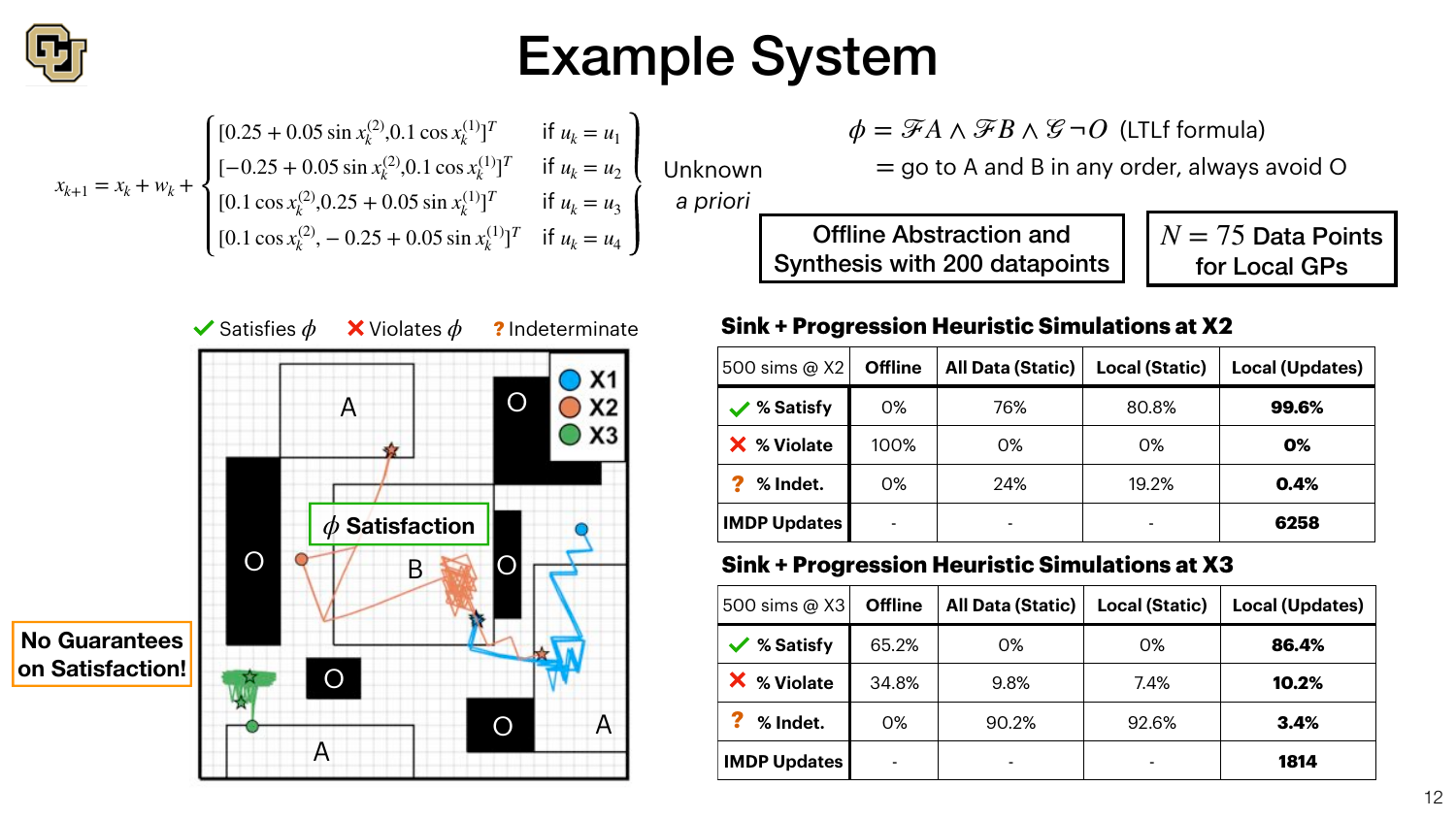## Conclusion & Future Work





- Online extension of GP, IMDP-based synthesis
- Extending theoretical guarantees
- Augmentation with abstraction-free approaches
- Identifying and testing autonomous systems applications